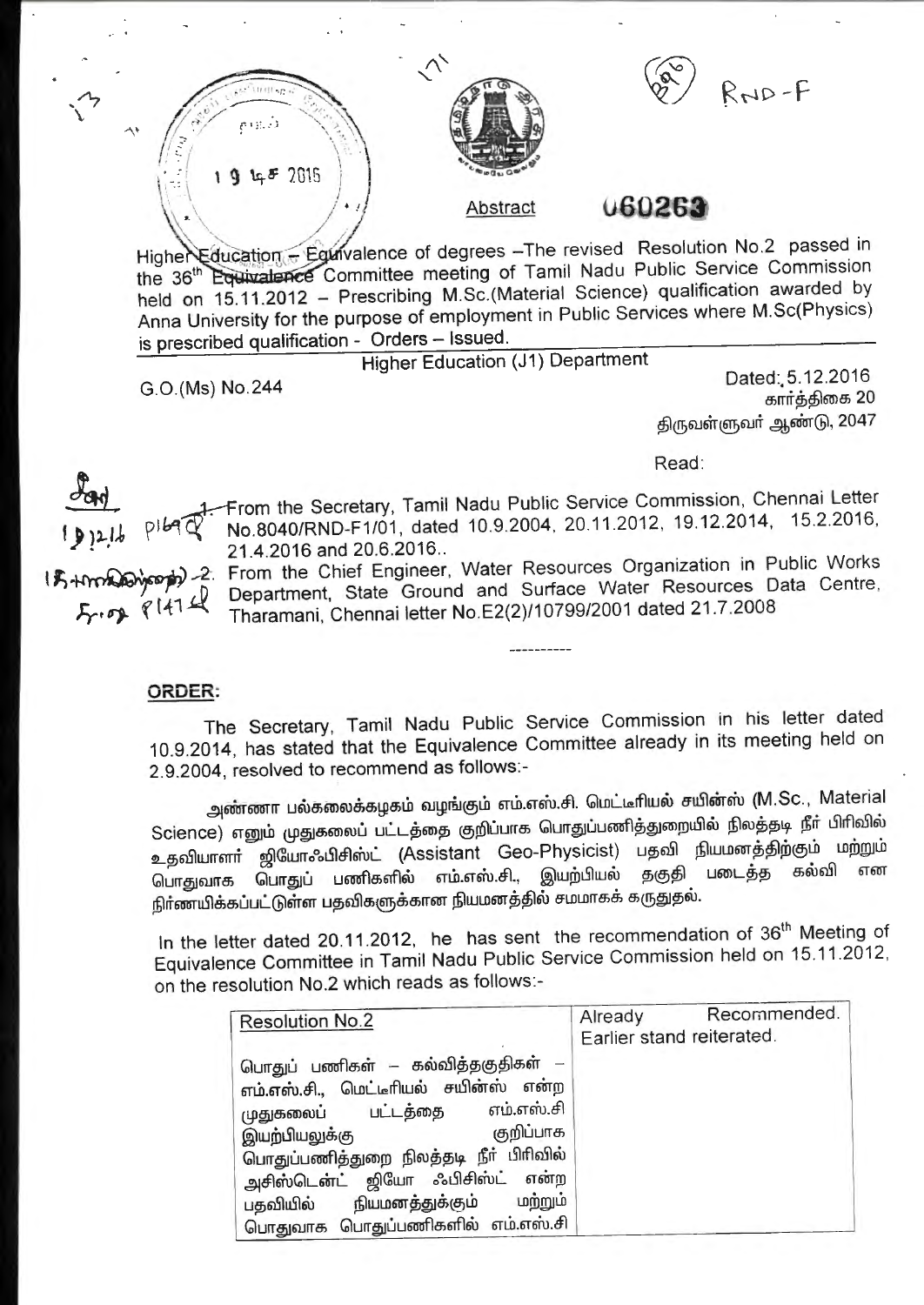| (இயற்பியல்) தகுதி படைத்த கல்வி என |              |   |
|-----------------------------------|--------------|---|
| , நிர்ணயிக்கப்பட்டுள்ள            | பதவிகளுக்கான |   |
| நியமனத்தில் சமமாகக்               | கருதுதல்     | - |
| தொடர்பாக                          |              |   |

2. The Chief Engineer, State Ground and Surface Water Resources Data Centre has requested the Government in Public Works Department to issue an amendment to the Adhoc Rules, governing the post of Assistant (Geo-Physicist) prescribing M.Sc., (Material Science) as an alternative Qualification for the said post as recommended by the Tamil Nadu Public Service Commission.

3. The Secretary, Tamil Nadu Public Service Commission in the letter dated 15.2.2016, has stated that while forwarding the resolution of the 36<sup>th</sup> Equivalence Committee meeting reconsidering the subject in item No.2 , it was inadvertently not mentioned the name of the University viz. Anna University by whom the degree M.Sc. Material Science was offered. He has also requested that in the above subject the name of the University as noted below may be included:

| Subject                                                                                                                                                                                                                                                                  | Resolution                                           |
|--------------------------------------------------------------------------------------------------------------------------------------------------------------------------------------------------------------------------------------------------------------------------|------------------------------------------------------|
| பொதுப் பணிகள் – கல்வித்தகுதிகள் –<br>அண்ணா பல்கலைக்கழகம் வழங்கும்<br>எம்.எஸ்.சி., மெட்டீரியல் சயின்ஸ் என்ற<br>முதுகலைப் பட்டத்தை<br>எம்.எஸ்.சி<br>இயற்பியலுக்கு<br>குறிப்பாக                                                                                             | Already<br>Recommended.<br>Earlier stand reiterated. |
| பொதுப்பணித்துறை நிலத்தடி நீா் பிரிவில்<br>அசிஸ்டென்ட் ஜியோ ஃபிசிஸ்ட் என்ற<br>பதவியில் நியமனத்துக்கும் மற்றும்<br>பொதுவாக பொதுப்பணிகளில் எம்.எஸ்.சி<br>(இயற்பியல்) தகுதி படைத்த கல்வி என<br>நிர்ணயிக்கப்பட்டுள்ள பதவிகளுக்கான<br>நியமனத்தில் சமமாகக் கருதுதல்<br>தொடர்பாக |                                                      |

In the letter dated 21.4.2016, the Secretary, Tamil Nadu Public Service Commission has sent the revised Agenda subject of the Resolution No.2 as follows:-

பொதுப் பணிகள் — கல்வித்தகுதிகள் — அண்ணா பல்கலைக்கழகம் வழங்கும் எம்.எஸ்.சி., மெட்டீரியல் சயின்ஸ் என்ற முதுகலைப் பட்டத்தை எம்.எஸ்.சி இயற்பியலுக்கு பொதுவாக பொதுப்பணிகளில் எம்.எஸ்.சி (இயற்பியல்) தகுதி படைத்த கல்வி என நிர்ணயிக்கப்பட்டுள்ள பதவிகளுக்கான நியமனத்தில் சமமாகக் கருதுதல் – தொடர்பாக

He has also requested Government Orders on the above resolution.